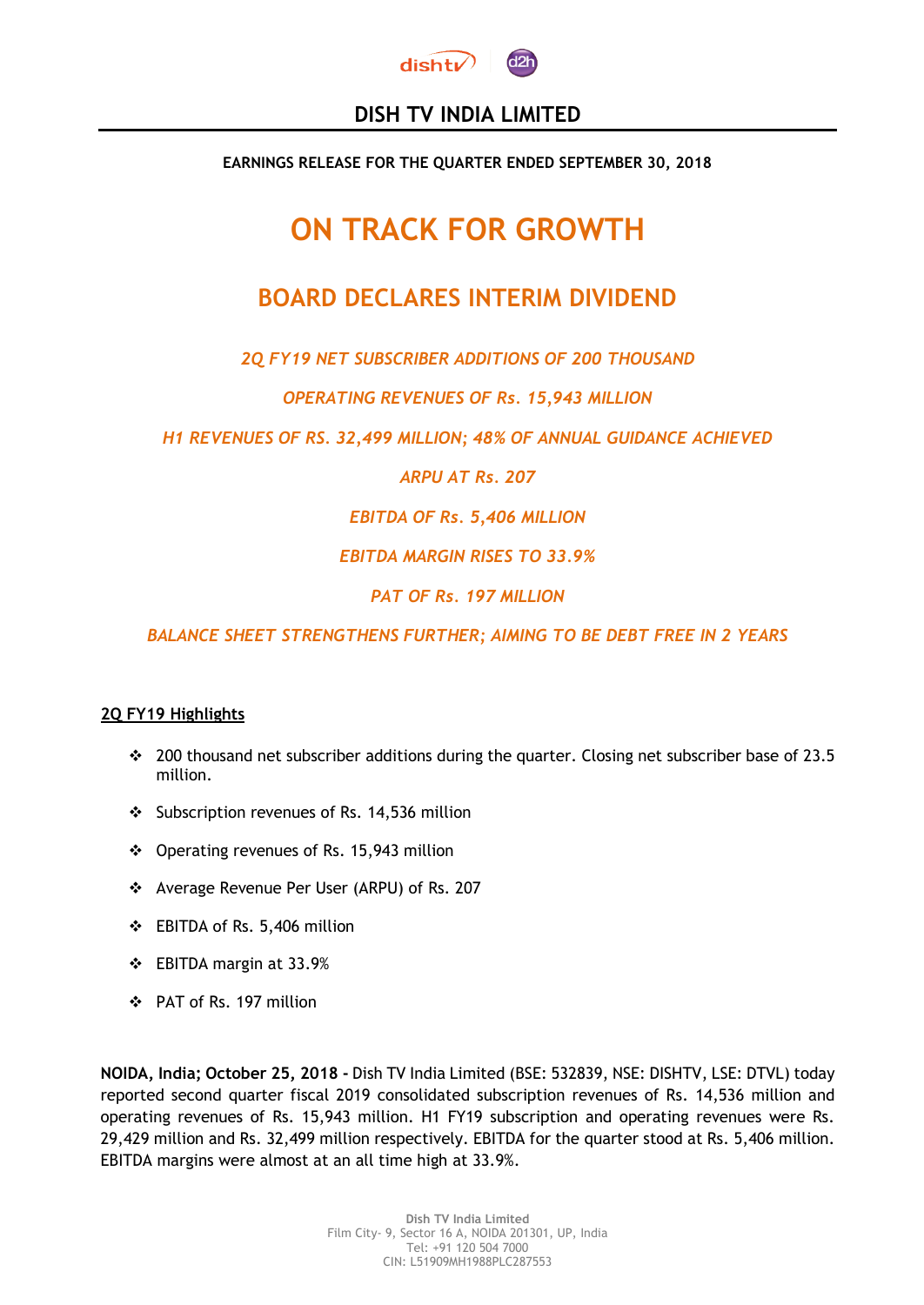On March 22, 2018, Videocon D2h Limited had merged with and into Dish TV India Limited with the appointed date of the merger being October 1, 2017. Financial numbers for 2Q FY19 are thus not comparable with the corresponding period last year(2Q FY18).

The Board of Directors in its meeting held today, has approved and taken on record the unaudited consolidated financial results of Dish TV India Limited and its subsidiaries for the quarter ended September 30, 2018.

## **On Track for Growth**

While a solid 1Q FY19 formed the foundation for the 'year of change' that Dish TV India Limited considers FY19 to be, the otherwise seasonally weak and wet 2Q kept the Company on steady track for growth.

Phase 4 markets continued to be the bastions of growth as far as new subscriber additions are concerned. The 200 thousand net subscriber additions during the quarter, along with 300 thousand net additions in the first quarter, put the 1.3 million yearly, net addition target well within reach. This is considering that 40% of the subscriber additions typically come up in the festival, third quarter.

The 197 million TV owning households in the country are expected to grow to 220 million in the next 3 years thus providing solid, unrestricted organic growth for the TV industry. Considering that majority of these additions would come in from non-urban markets, Dish TV as a rural focused DTH player would continue to enjoy excellent growth in the years ahead. Subscribers from such nonfrontline towns and cities today form a solid backbone for Dish TV's business.

Strong subscription revenues of Rs. 14,536 million saw a spill over impact of pack price hikes taken during the previous quarter. Lack of heavy-duty sporting events, like those in the immediately preceding quarter, however impacted further growth of subscription revenues on a sequential basis. Sports specific packages and related win-backs often tend to dilute post the event.

Quarterly ARPU at Rs. 207, though down sequentially due to factors mentioned above, was up a promising 3% from the fiscals opening ARPU at Rs. 201.

EBITDA for the quarter was Rs. 5,406 million with a strong EBITDA margin of 33.9%. H1 FY19 EBITDA added up to Rs. 10,974 million. The Company remains on track to achieve the 35% EBITDA margin guidance.

#### **Investments in the TV Distribution Space**

We have seen positive steps towards the highly fragmented cable industry getting organized. This may pave way for industry ARPU growth in the long run while it may take atleast 4-6 quarters aligning everybody in a 3 tiered industry structure. Moving from a B2B, to a customer centric B2C service delivery model will have its own set of challenges. Although the structure would emerge over time, consumers who would prefer watching television through fibre to the home would certainly incur massive costs, as compared to the traditional DTH/cable offering.

While internet is on the path to becoming a commodity, internet needs of a large majority of consumers are met through wireless mobile connections. The dwindling data prices of telcos have been the single largest reason for increasing internet penetration in the country. This is also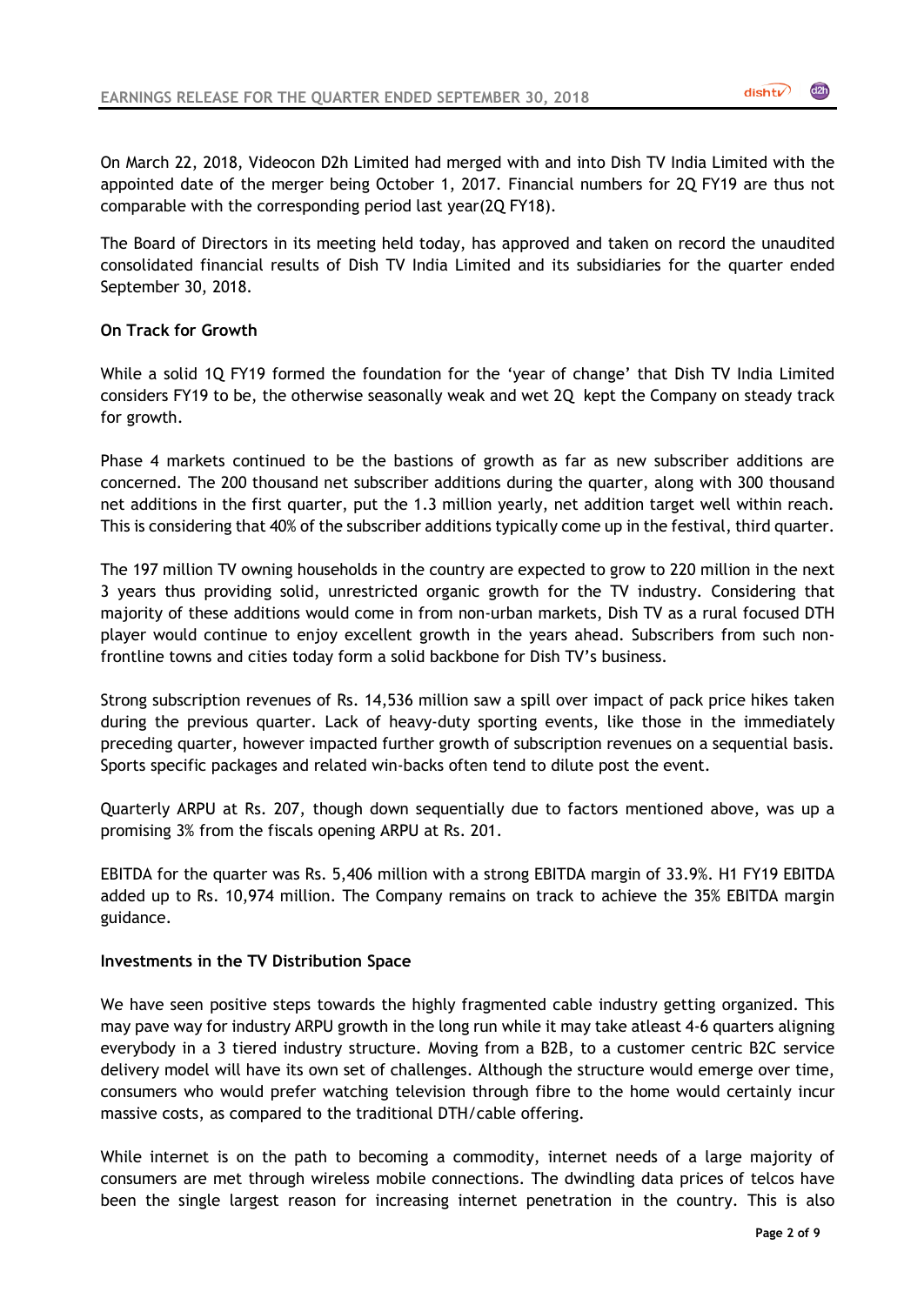demonstrated by the fact that there is a less than 15% uptake for high speed broadband offered by large cable companies in the country. Gigabyte speeds come with a cost and are not a top priority when it comes to making a broadband purchase decision.

Talking about future competitive scenario in the TV distribution space, Mr. Jawahar Goel, CMD, Dish TV India Limited, said, "With limited takers for fibre or fixed line broadband, watching television through IPTV is going to be even scarce. Infact, post running an internal analysis, we see less than 1% of our subscriber base to be vulnerable to any kind of IPTV threat in the forseeable future. Our competitive strength in the rural market ring fences our subscriber base almost completely."

Worldwide, television consumers continue to stick to their DTH or satellite TV connections despite emerging options for watching TV. Not only is DTH the easiest to install, but is also the most economical medium for content delivery that can cover extremely large geographical locations in one go. DTH's unchallenged advantage of reaching even the remotest of locations or toughest of terrains has made it the never-let-go platform for millions of TV lovers even in some of the most technologically advanced countries across the world. DTH is a long established medium and would continue to grow. In fact, CAGR for global pay satellite households is projected to outpace CAGR for global pay TV subscribers over 5 years, by as high as 50%.

"We remain extremely confident about our business and our strong financials give us the courage to compete against anyone in this space. That said, we continue to focus on growth with profitability keeping in mind our objective of maximizing shareholder returns while aggressively investing in the business," added Mr. Goel.

# **Dish TV at an Inflection Point**

With the successful completion and integration of a mega merger, Dish TV India Limited is in one of the most exciting times ever in the history of the Company.

The Company today entered the dividend paying club with the Board of Directors, post approving the Unaudited financial results of the Company for the quarter, suo motu, declaring the first ever dividend (interim) of Rs. 0.50 per equity share of Rs.1 each on the entire paid issued, subscribed and up equity share capital of the Company.

Working full steam to draw every bit of revenue, cost and financial synergies, the Company has achieved success in bringing together Sales, Service, Backend and Marketing operations thus saving millions of dollars in the process. Interest costs continued to decline post renegotiation of debt. Debt repayments were as per schedule and the Company aims to be debt free in two years.

Capex synergies remain on track and set top box cost negotiations should help achieve the Rs. 1,100 million estimated savings during the fiscal.

Talking about the current technological buzz, Mr. Anil Dua, Group CEO, Dish TV Inida Limited, said, "There is change but a lot of exaggeration as well. We acknowledge the new choices that the television consumer is getting exposed to but you can't undermine the unique dynamics of India as a consuming nation. The television consumer likes flexibility but not at the cost of affordability. We still are a nation with 98% of the households having a single TV at home and with more than 79% CRTV's. Our soon to be launched 'SMRT Stick' will be the ideal value for money offering for TV households to convert their CRTV's into Smart TV's and experience OTT content."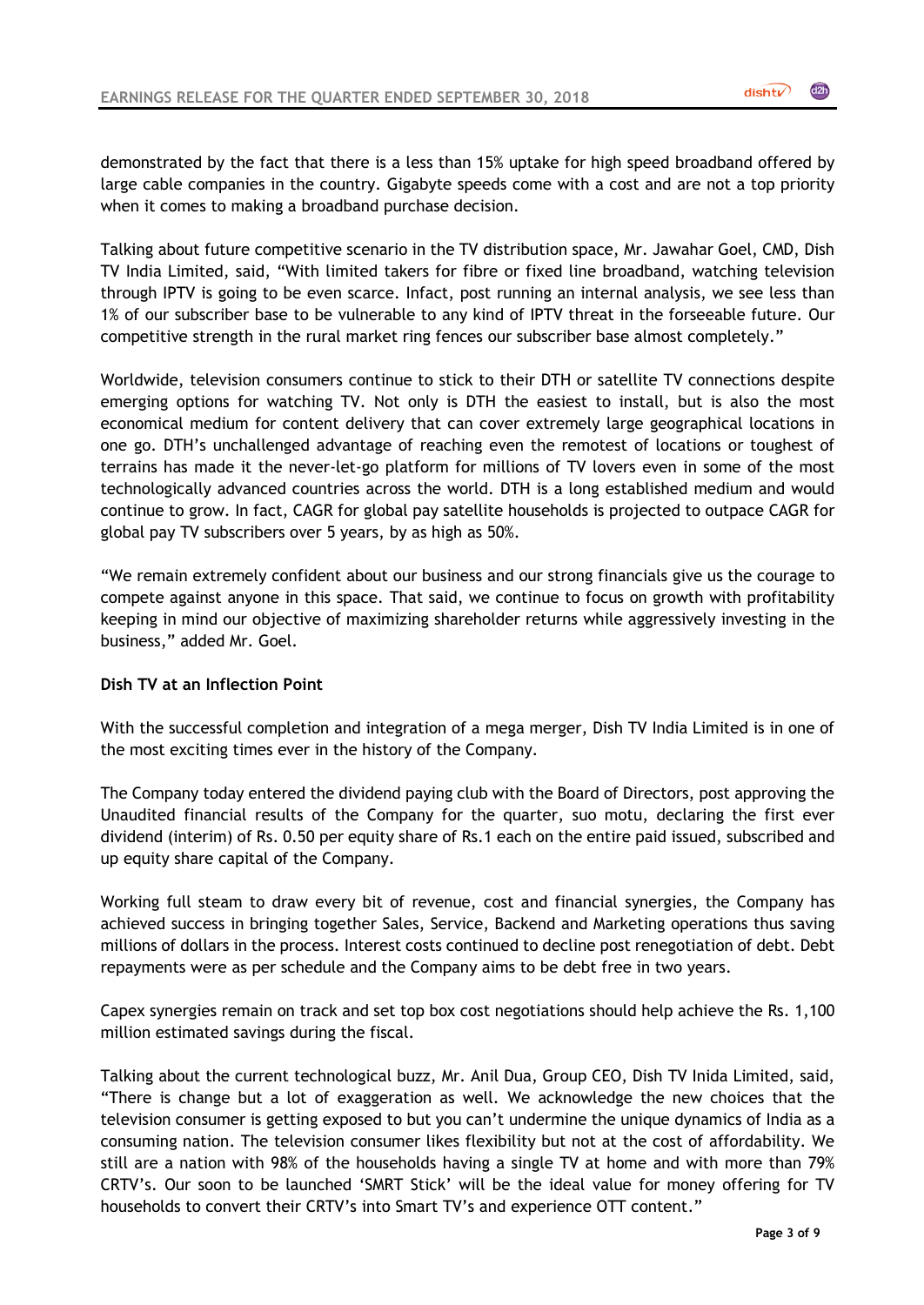Dish TV's soon to be launched OTT platform and Connected Box are two of the many initiatives in the pipeline that will position Dish TV at par with some other contemporary offerings that the present day urban television consumer is exploring.

"What would differentiate us from the crowd would be Dish TV's unique advantage of being able to offer content through both, the traditional and streaming medium thus enabling consumers to keep their TV viewing costs under check. Our confidence on the success of this hybrid offering stems from the fact that linear television offers what no OTT offering can, and not vice-versa. Unlike most competitors, our OTT offering would be a fair mix of original content, linear TV channels and catchup content," added Mr. Dua.

Dish TV's Connected Box would empower the new age consumer to watch both, streaming content as well as linear television using DTH technology, at cost effective prices thus offering them excellent value for money.

# **The TRAI Tariff Order**

Dish TV remains optimistic of the TRAI Tariff Order seeing the light of the day soon.

The Company believes that if implemented in letter and spirit, the Order should be beneficial for the entire industry and should essentially lead to higher ARPUs for the industry going forward. It also sees the regulation to have the potential to minimize discriminatory pricing by ensuring a level playing field between cable and DTH platforms.

With The TRAI Tariff Order coming into force on July 3, 2018, the industry has a 180 day window to ensure its implementation on the ground unless it is held back by any Court in India.

Dish TV was the first in the industry to partially and voluntarily roll out the provisions of the Tariff Order by offering a-la-carte channels to its subscribers at affordable prices.

# *Dish Nahin Dishkiyaon*

Dish TV India recently appointed Ranveer Singh, a leading film actor with an edgy and youthful attitude, as its new brand ambassador ahead of the festive season. A new campaign, designed to showcase the Dish TV brand in a completely new, bold avatar signaling a new phase in the brand's life cycle was also launched.

The brand TVC featuring Ranveer Singh, shows him in different situations with DishTV playing on his mind.

The product window talks of its upcoming SMRT Stick for streaming online videos, 5X HD Clarity and unlimited entertainment packs, suggesting how DishTV is adding fun and entertaining moments to the lives of its customers through innovative new products and services.

Mr. Anil Dua, Group CEO, Dish TV India Limited, said, "This festive season, the Dish TV brand entered a new phase. With growth momentum on our side, arising out of our existing initiatives and upcoming offerings, our new campaign firmly positioned DishTV as the preferred entertainment brand in the country."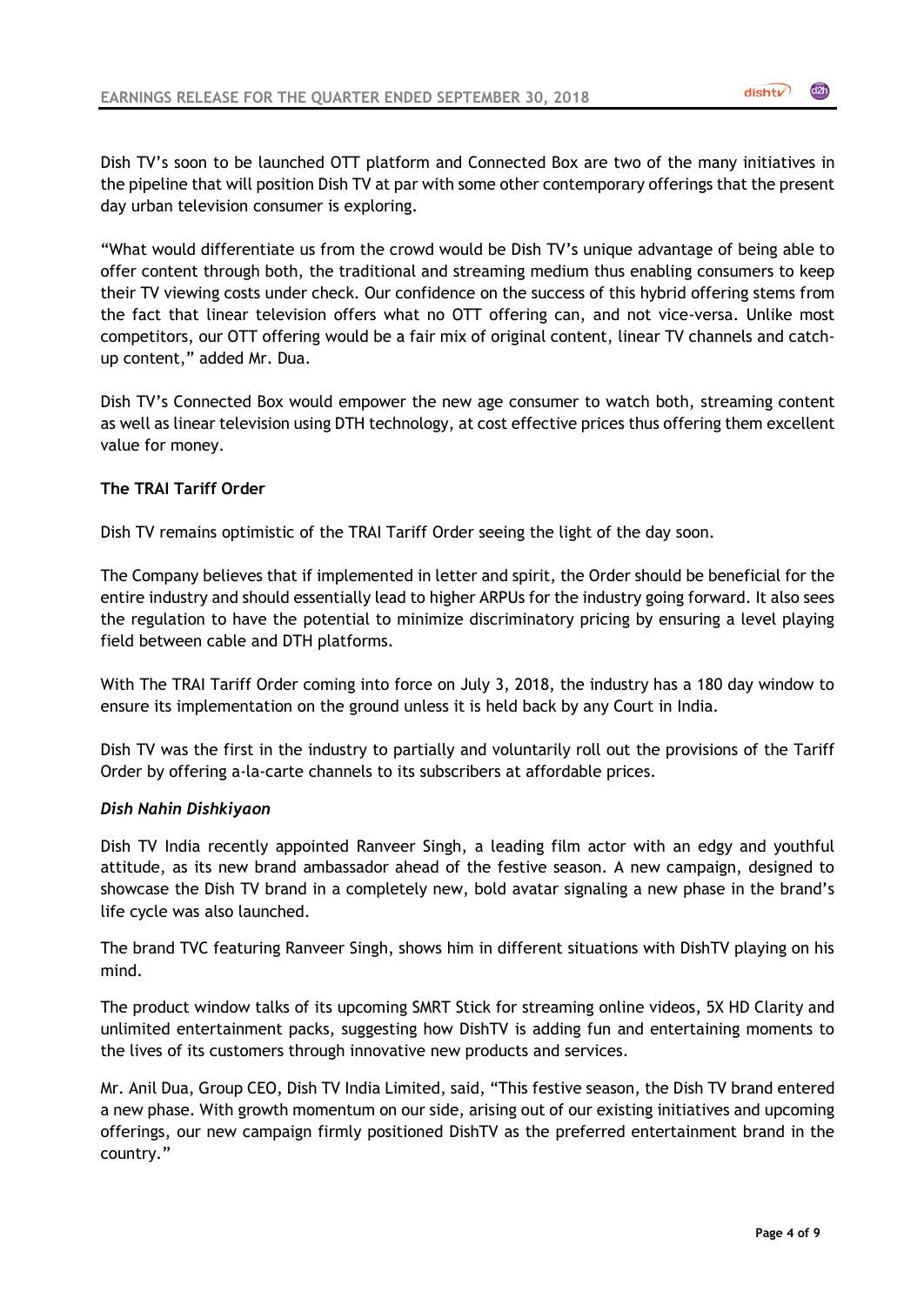"We are delighted to have Ranveer Singh as the face of the brand DishTV. Ranveer's vivacious and energetic personality resonates well with our new brand positioning and we are confident that his infectious energy will energize our audiences and invigorate our brand," added Mr. Dua.

## **Active Services to Drive Revenues**

During the quarter, Dish TV partnered with Shemaroo to bring 'Bhojpuri Active' service on the Dish TV and d2h platforms. Bhojpuri Active offers more than 200 movies and will premier a latest Bhojpuri movie every month.

The Company also launched 'Fitness Active' a Value Added Service in which fitness trainers from diverse fields of Yoga, Nutrition, Meditation, Martial Arts, Pilates etc will share their fitness tips with Dish TV's viewers.

Post a free preview of 15 days, both these services would be available at Rs. 40 (plus taxes) per month.

The Company intends to continue to leverage Value Added Services to further boost its topline.

### **Condensed Quarterly Statement of Operations**

The table below shows the condensed consolidated statement of operations for Dish TV India Limited for the second quarter ended september, 2018 compared to the quarter ended June, 2018 and quarter ended September, 2017:

|                                                                                          | Quarter<br>ended<br>Sept. 2018 | <b>Ouarter</b><br>ended<br><b>June 2018</b> | Quarter<br>ended<br>Sept. 2017 | % Change<br>$Q$ -o-Q | % Change<br>$Y$ -o- $Y$ |
|------------------------------------------------------------------------------------------|--------------------------------|---------------------------------------------|--------------------------------|----------------------|-------------------------|
| <b>Rs. Million</b>                                                                       |                                |                                             |                                |                      |                         |
| <b>Subscription revenues</b>                                                             | 14,536                         | 14,893                                      | 7,049                          | (2.4)                | 106.2                   |
| <b>Operating revenues</b>                                                                | 15,943                         | 16,556                                      | 7,486                          | (3.7)                | 113.0                   |
| <b>Expenditure</b>                                                                       | 10,537                         | 10,989                                      | 5,325                          | (4.1)                | 97.9                    |
| <b>EBITDA</b>                                                                            | 5,406                          | 5,568                                       | 2,161                          | (2.9)                | 150.2                   |
| Other income                                                                             | 147                            | 157                                         | 77                             | (6.7)                | 90.5                    |
| <b>Depreciation</b>                                                                      | 3,675                          | 3,608                                       | 1,899                          | 1.9                  | 93.6                    |
| <b>Financial expenses</b>                                                                | 1,591                          | 1,775                                       | 611                            | (10.3)               | 160.5                   |
| Profit / (Loss) before exceptional<br>items, tax and share of (Loss) in<br>joint venture | 286                            | 342                                         | (272)                          | (16.3)               |                         |
| <b>Exceptional items</b>                                                                 | $\mathbf 0$                    | $\overline{\phantom{0}}$                    | $\blacksquare$                 | $\blacksquare$       | $\blacksquare$          |
| Profit / (Loss) before tax and<br>share of (Loss) in joint venture                       | 286                            | 342                                         | (272)                          | (16.3)               |                         |
| Tax expense:                                                                             |                                |                                             |                                |                      |                         |
| <b>Current tax</b>                                                                       | 125                            | 104                                         | 289                            | 19.5                 | (56.9)                  |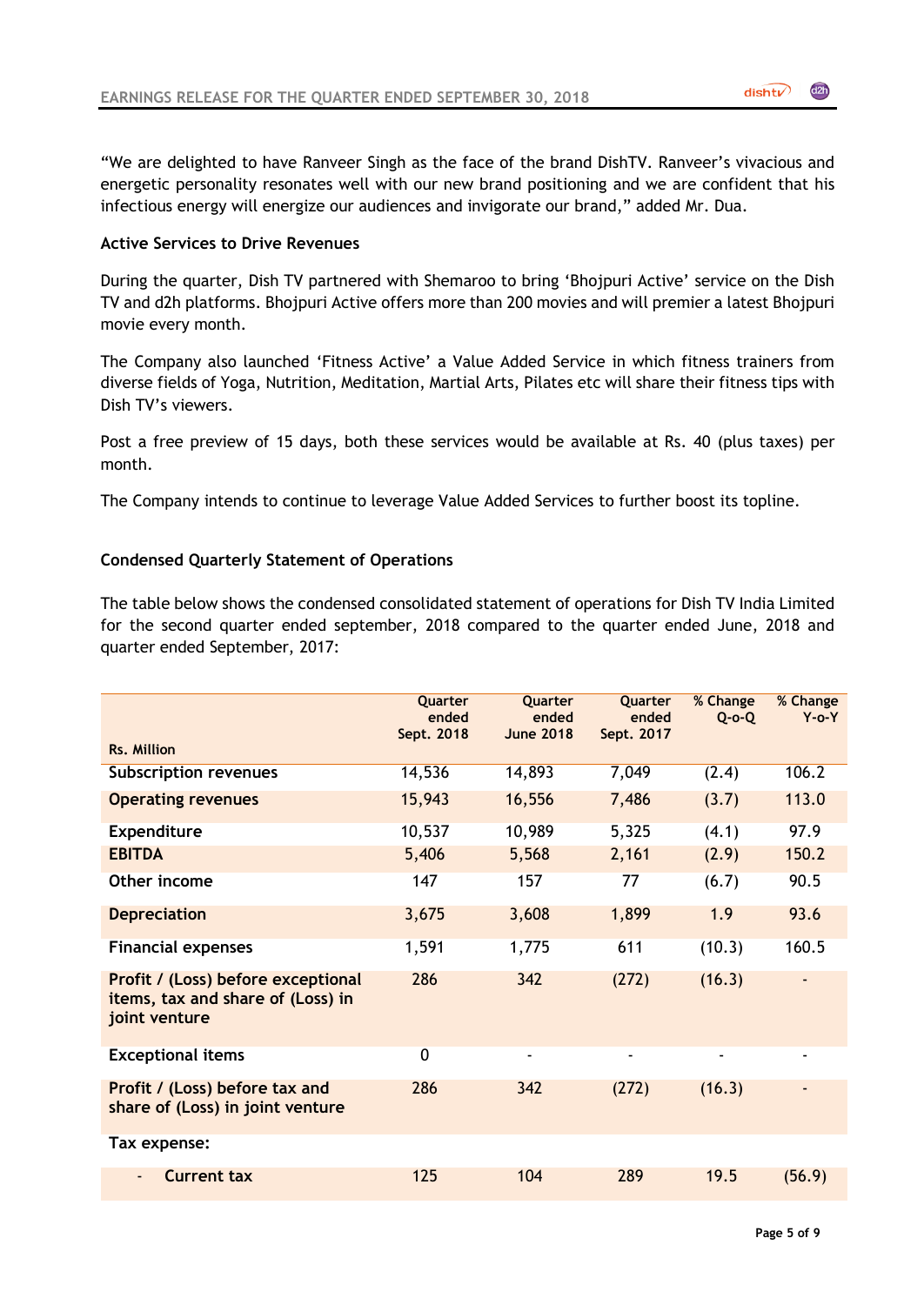| Income tax - prior years<br>$\blacksquare$                                  |      | $\overline{\phantom{0}}$ |                |        |                          |
|-----------------------------------------------------------------------------|------|--------------------------|----------------|--------|--------------------------|
| Deferred tax<br>$\blacksquare$                                              | (36) | (18)                     | (383)          |        | $\overline{\phantom{0}}$ |
| Deferred Tax - prior years<br>$\blacksquare$                                |      | $\overline{\phantom{0}}$ | $\blacksquare$ |        |                          |
| Profit / (Loss) after tax and<br>before share of (Loss) in joint<br>venture | 197  | 255                      | (179)          | (22.6) |                          |
| Share of (Loss) in joint venture                                            |      | $\overline{ }$           | (0)            |        | $\blacksquare$           |
| Net Profit/ (Loss) for the period                                           | 197  | 255                      | (179)          | (22.6) | $\overline{\phantom{0}}$ |

*Note: 1) Numbers in the table may not add up due to rounding-off. 2) Previous year figures have been regrouped wherever necessary.*

#### **Revenue**

Dish TV's operating revenues include subscription revenues, advetisement income, bandwidth charges, and other income. The table below shows each as a percentage of operating revenue:

|                             | Quarter<br>ended | % of    | <b>Ouarter</b><br>ended | Quarter<br>ended | % of    | %<br>change | %<br>change              |
|-----------------------------|------------------|---------|-------------------------|------------------|---------|-------------|--------------------------|
| Rs. Million                 | Sept.<br>2018    | Revenue | June<br>2018            | Sept.<br>2017    | Revenue | $Q$ -o- $Q$ | $Y$ -o- $Y$              |
| <b>Subscription revenue</b> | 14,536           | 91.2    | 14,893                  | 7,049            | 94.2    | (2.4)       | 106.2                    |
| Advertisement income        | 226              | 1.4     | 346                     | 120              | 1.6     | (34.8)      | 87.4                     |
| <b>Bandwidth charges</b>    | 374              | 2.3     | 387                     | 214              | 2.9     | (3.4)       | 74.7                     |
| Other income                | 807              | 5.1     | 931                     | 102              | 1.4     | (26.4)      | $\overline{\phantom{a}}$ |
| <b>Total revenue</b>        | 15,943           | 100.0   | 16,556                  | 7,486            | 100.0   | (3.7)       | 113.0                    |

#### **Expenditure**

Dish TV's primary expenses include cost of goods and services, personnel cost and other expenses. The table below shows each as a percentage of operating revenue:

| Rs. Million                         | Quarter<br>ended<br>Sept. | % of    | Quarter<br>ended<br>June | Quarter<br>ended<br>Sept. | % of    | %<br>change | %<br>change |
|-------------------------------------|---------------------------|---------|--------------------------|---------------------------|---------|-------------|-------------|
|                                     | 2018                      | Revenue | 2018                     | 2017                      | Revenue | $Q$ -o-Q    | Y-o-Y       |
| Cost of goods & services            | 8,672                     | 54.4    | 8,841                    | 3,921                     | 52.4    | (1.9)       | 121.2       |
| Personnel cost                      | 626                       | 3.9     | 577                      | 366                       | 4.9     | 8.6         | 71.0        |
| Other expenses (Including S&D exp.) | 1,238                     | 7.8     | 1,570                    | 1,038                     | 13.9    | (21.2)      | 19.3        |
| <b>Total expenses</b>               | 10,537                    | 66.1    | 10,989                   | 5,325                     | 71.1    | (4.1)       | 97.9        |

*Note: 1) Numbers in the table may not add up due to rounding-off.*

*2) Previous year figures have been regrouped wherever necessary.*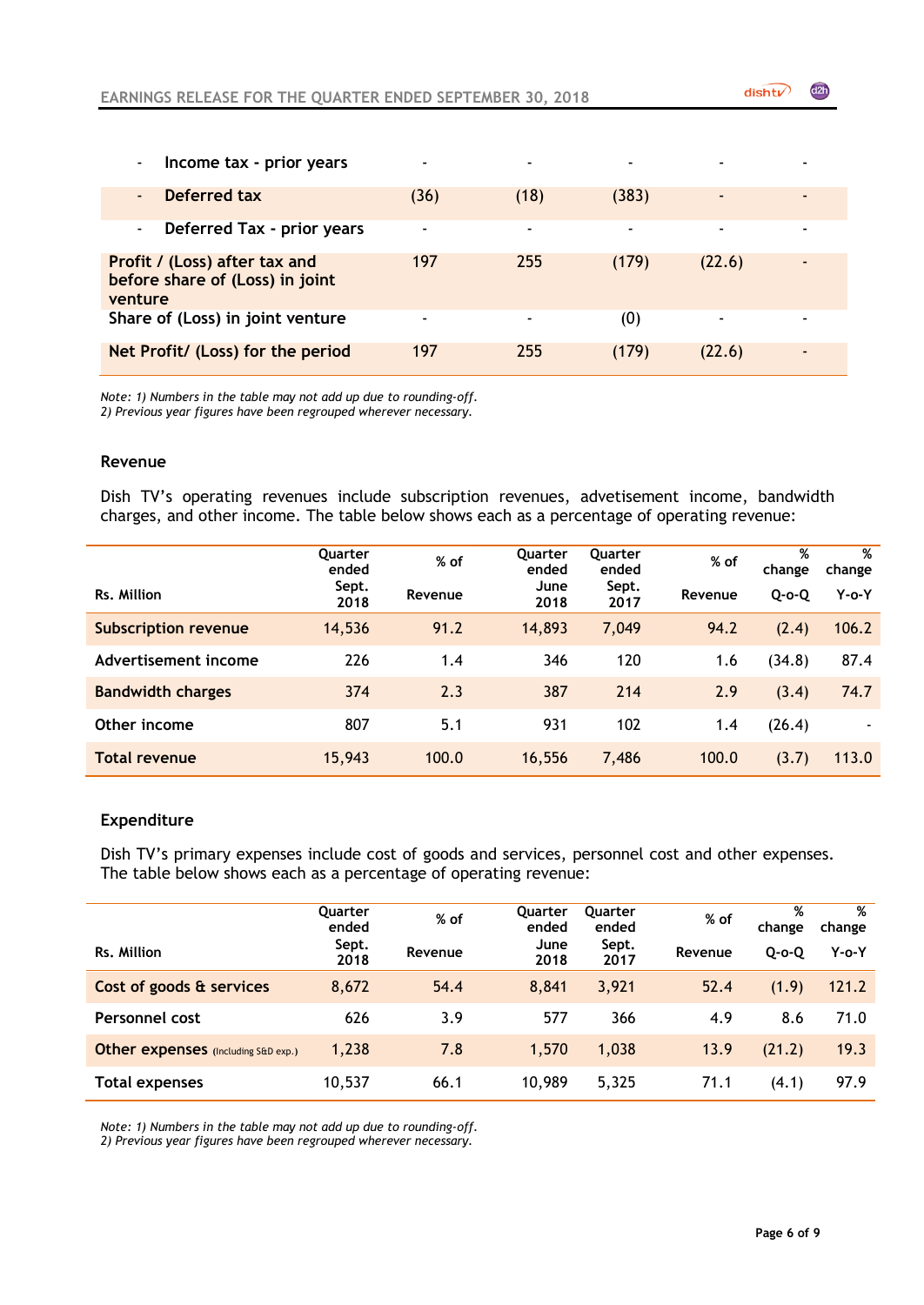# **Condensed Balance Sheet**

The table below shows the consolidated balance sheet as on September 30, 2018:

|                                                  | As on Sept.<br>30, 2018 | As on Mar.<br>31, 2018 |
|--------------------------------------------------|-------------------------|------------------------|
| Rs. Million                                      | (Unaudited)             | (Audited)              |
| <b>Equity and liabilities</b>                    |                         |                        |
| <b>Equity</b>                                    |                         |                        |
| (a) Equity share capital                         | 1,841                   | 1,841                  |
| (b) Other equity                                 | 66,008                  | 65,700                 |
| Equity attributable to owners of Holding Company | 67,849                  | 67,541                 |
| (c) Non-controlling interest                     | (277)                   | (181)                  |
|                                                  |                         |                        |
| <b>Liabilities</b>                               |                         |                        |
| (1) Non-current liabilities                      |                         |                        |
| (a) Financial liabilities                        |                         |                        |
| (i) Borrowings                                   | 20,139                  | 17,949                 |
| (ii) Other financial liabilities                 | $\mathbf 0$             | 448                    |
| (b) Provisions                                   | 419                     | 408                    |
| (c) Other non-current liabilities                | 557                     | 1,214                  |
|                                                  |                         |                        |
| (2) Current liabilities                          |                         |                        |
| (a) Financial liabilities                        |                         |                        |
| (i) Borrowings                                   | 2,334                   | 4,532                  |
| (ii) Trade payables                              | 10,631                  | 6,702                  |
| (iii) Other financial liabilities                | 12,370                  | 14,418                 |
| (b) Other current liabilities                    | 21,290                  | 10,802                 |
| (c) Provisions                                   | 30,058                  | 27,886                 |
| (d) Current tax liabilities (net)                | 229                     | $\boldsymbol{0}$       |
|                                                  |                         |                        |
| <b>Total Equity &amp; Liabilities</b>            | 1,65,600                | 1,51,721               |
|                                                  |                         |                        |
| <b>Assets</b>                                    |                         |                        |
| (1) Non-current assets                           |                         |                        |
| (a) Property, plant & equipment                  | 34,615                  | 36,338                 |
| (b) Capital work in progress                     | 7,471                   | 6,781                  |
| (c) Goodwill                                     | 62,754                  | 62,754                 |
| (d) Other intangible assets                      | 22,106                  | 22,757                 |
| (e) Financial assets                             |                         |                        |
| (i) Investments                                  | 1,500                   | 1,500                  |
| (ii) Loans                                       | 153                     | 153                    |
| (iii) Other financial assets                     | 94                      | 233                    |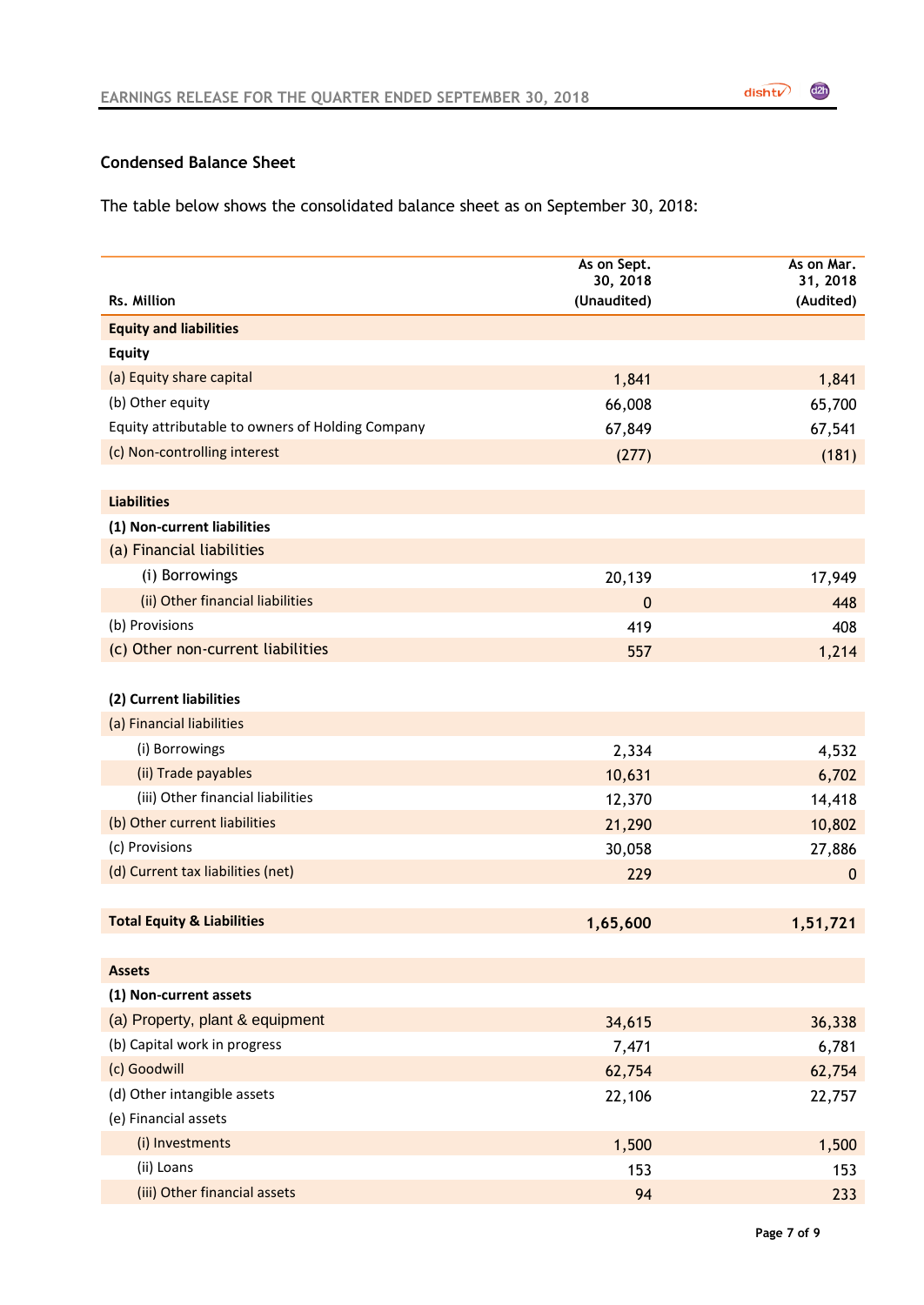$distV$ 

| (f) Deferred tax assets (net)             | 6,080        | 6,026        |
|-------------------------------------------|--------------|--------------|
| (g) Current tax assets (net)              | 1,111        | 1,077        |
| (h) Other non-current assets              | 2,210        | 1,931        |
|                                           |              |              |
| (2) Current assets                        |              |              |
| (a) Inventories                           | 467          | 380          |
| (b) Financial assets                      |              |              |
| (i) Investments                           | $\mathbf{0}$ | $\mathbf{0}$ |
| (ii) Trade receivables                    | 1,601        | 1,460        |
| (iii) Cash and cash equivalents           | 1,082        | 3,020        |
| (iv) Bank balances other than (iii) above | 1,440        | 2,610        |
| (v) Loans                                 | 73           | 65           |
| (vi) Other financial assets               | 15,080       | 1,841        |
| (c) Other current assets                  | 7,762        | 2,794        |
|                                           |              |              |
| <b>Total assets</b>                       | 1,65,600     | 1,51,721     |

#### **Corporate Development**

While approving the Un-Audited Limited Reviewed financial results of the Company, the Board of Directors also, suo motu, took up for consideration and declared an interim dividend of Rs. 0.50 per equity share of Re. 1 each on the entire issued, subscribed and paid up equity share capital of the Company and for the purpose of this maiden interim dividend, November 6, 2018 has been fixed as the record date.

#### . . . . . . . . . . .

#### **Footnotes:**

**This Earnings Release contains consolidated unaudited results that are prepared as per Indian Accounting Standards (Ind-AS).**

#### **Caution Concerning Forward-Looking Statements:**

This document includes certain forward-looking statements. Such forward-looking statements involve known and unknown risks, uncertainties and other factors which may cause Dish TV's actual results, performance or achievements, or industry results, to be materially different from any future results, performance or achievements expressed or implied by such forward-looking statements. Such forward-looking statements are based on numerous assumptions regarding Dish TV's present & future business strategies and the environment in which Dish TV will operate in the future. Among the important factors that could cause Dish TV's actual results, performance or achievements to differ materially from those in the forward-looking statements include, among others, the condition of and changes in India's political and economic status, government policies, applicable laws, the Indian media and entertainment sectors, and international and domestic events having a bearing on Dish TV's business and the media and entertainment sectors, particularly in regard to the progress of changes in those sectors' regulatory regimes, and such other factors beyond Dish TV's control. Dish TV India Limited is under no obligation to and expressly disclaims any such obligation to, update or alter its forward-looking statements, whether as a result of new information, future events, or otherwise.